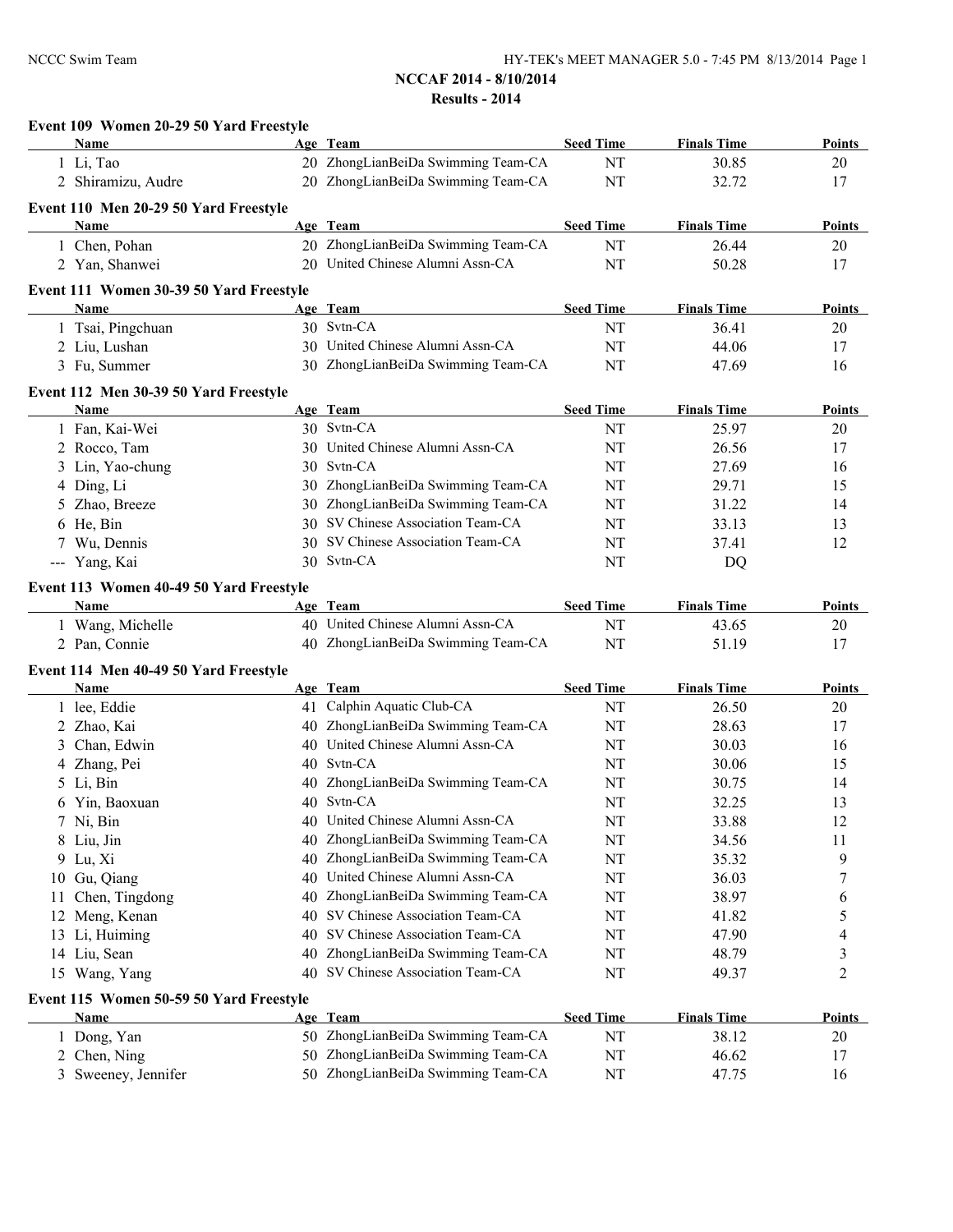# **(Event 115 Women 50-59 50 Yard Freestyle)**

|   | Name                                       |     | Age Team                           | <b>Seed Time</b> | <b>Finals Time</b> | <b>Points</b> |
|---|--------------------------------------------|-----|------------------------------------|------------------|--------------------|---------------|
|   | 4 Liang, Dongmei                           |     | 55 Svtn-CA                         | NT               | 56.60              | 15            |
|   | Event 116 Men 50-59 50 Yard Freestyle      |     |                                    |                  |                    |               |
|   | Name                                       |     | Age Team                           | <b>Seed Time</b> | <b>Finals Time</b> | Points        |
|   | 1 Dai, Howard                              |     | 50 ZhongLianBeiDa Swimming Team-CA | NT               | 26.94              | 20            |
|   | 2 Luo, Huaqiu                              |     | 50 United Chinese Alumni Assn-CA   | NT               | 27.94              | 17            |
| 3 | Jiao, Max                                  |     | 50 ZhongLianBeiDa Swimming Team-CA | NT               | 28.56              | 16            |
| 4 | Saito, Shotoro                             |     | 50 ZhongLianBeiDa Swimming Team-CA | NT               | 29.50              | 15            |
| 5 | Yen, Scott                                 | 50. | Svtn-CA                            | NT               | 30.59              | 14            |
| 6 | Hu, Ken                                    |     | 50 Svtn-CA                         | NT               | 31.53              | 13            |
|   | 7 Zeng, Danny                              | 50. | SV Chinese Association Team-CA     | NT               | 44.69              | 12            |
|   | 8 Wang, Jerry                              |     | 50 ZhongLianBeiDa Swimming Team-CA | NT               | 55.56              | 11            |
|   | Event 117 Women 60-80 50 Yard Freestyle    |     |                                    |                  |                    |               |
|   | Name                                       |     | Age Team                           | <b>Seed Time</b> | <b>Finals Time</b> | Points        |
|   | 1 Lin, Lin                                 |     | 60 ZhongLianBeiDa Swimming Team-CA | NT               | 1:12.69            | 20            |
|   | Event 118 Men 60-80 50 Yard Freestyle      |     |                                    |                  |                    |               |
|   | Name                                       |     | Age Team                           | <b>Seed Time</b> | <b>Finals Time</b> | Points        |
|   | 1 Huang, Renrong                           |     | 60 ZhongLianBeiDa Swimming Team-CA | NT               | 33.94              | 20            |
|   | 2 Zhu, Yongcheng                           |     | 60 ZhongLianBeiDa Swimming Team-CA | NT               | 37.09              | 17            |
|   | 3 Shem, Job                                |     | 60 ZhongLianBeiDa Swimming Team-CA | NT               | 39.81              | 16            |
|   | 4 Fu, Jiulong                              | 60  | ZhongLianBeiDa Swimming Team-CA    | NT               | 44.97              | 15            |
|   | 5 yen, Chengchung                          | 73  | Unattached                         | NT               | 55.40              | 14            |
|   | 6 Xie, Ding-Gup                            |     | 60 ZhongLianBeiDa Swimming Team-CA | NT               | 57.35              | 13            |
|   | Event 119 Women 20-29 50 Yard Breaststroke |     |                                    |                  |                    |               |
|   | Name                                       |     | Age Team                           | <b>Seed Time</b> | <b>Finals Time</b> | Points        |
|   | 1 Guo, Chong                               |     | 25 ZhongLianBeiDa Swimming Team-CA | NT               | 58.53              | 20            |
|   | Event 120 Men 20-29 50 Yard Breaststroke   |     |                                    |                  |                    |               |
|   | Name                                       |     | Age Team                           | <b>Seed Time</b> | <b>Finals Time</b> | <b>Points</b> |
|   | 1 Chen, Pohan                              |     | 20 ZhongLianBeiDa Swimming Team-CA | NT               | 31.72              | $20\,$        |
|   | 2 Li, Ross                                 |     | 20 SV Chinese Association Team-CA  | NT               | 40.65              | 17            |
|   | 3 Yan, Shanwei                             |     | 20 United Chinese Alumni Assn-CA   | NT               | 49.22              | 16            |
|   | Event 121 Women 30-39 50 Yard Breaststroke |     |                                    |                  |                    |               |
|   | Name                                       |     | Age Team                           | <b>Seed Time</b> | <b>Finals Time</b> | <b>Points</b> |
|   | 1 Fu, Summer                               |     | 30 ZhongLianBeiDa Swimming Team-CA | NT               | 55.81              | 20            |
|   | 2 Liu, Lushan                              |     | 30 United Chinese Alumni Assn-CA   | NT               | 1:01.12            | 17            |
|   | Event 122 Men 30-39 50 Yard Breaststroke   |     |                                    |                  |                    |               |
|   | <b>Name</b>                                |     | Age Team                           | <b>Seed Time</b> | <b>Finals Time</b> | <b>Points</b> |
|   | 1 Guan, Frank                              |     | 30 Svtn-CA                         | NT               | 29.60              | $20\,$        |
|   | 2 Huo, Changming                           |     | 30 Svtn-CA                         | NT               | 34.07              | 17            |
|   | 3 Hu, Hao                                  | 30  | Svtn-CA                            | NT               | 36.06              | 16            |
|   | 4 Lu, Yanchen                              | 30  | Svtn-CA                            | NT               | 36.32              | 15            |
|   | 5 Rocco, Tam                               | 30  | United Chinese Alumni Assn-CA      | NT               | 36.72              | 14            |
| 6 | Zhang, Kai                                 | 30  | ZhongLianBeiDa Swimming Team-CA    | NT               | 38.53              | 13            |
| 7 | Shao, Yang                                 | 30  | ZhongLianBeiDa Swimming Team-CA    | NT               | 38.81              | 12            |
| 8 | Ding, Li                                   | 30  | ZhongLianBeiDa Swimming Team-CA    | NT               | 41.29              | 11            |
|   | 9 Wu, Dennis                               |     | 30 SV Chinese Association Team-CA  | NT               | 48.75              | 9             |
|   |                                            |     |                                    |                  |                    |               |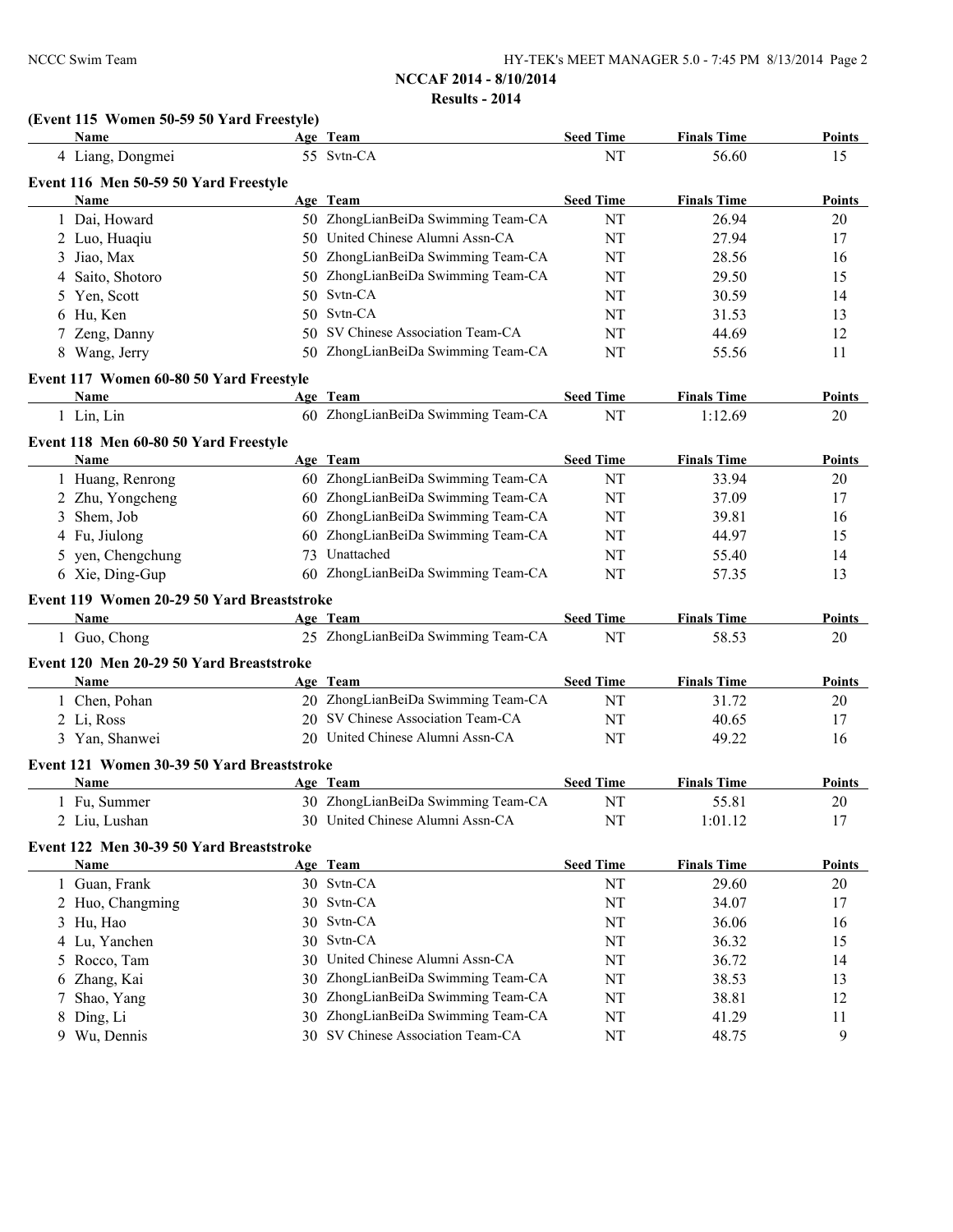|    | Event 123 Women 40-49 50 Yard Breaststroke<br>Name |    | Age Team                           | <b>Seed Time</b> | <b>Finals Time</b> | Points        |
|----|----------------------------------------------------|----|------------------------------------|------------------|--------------------|---------------|
|    | 1 Wu, Fenling                                      |    | 40 ZhongLianBeiDa Swimming Team-CA | NT               | 42.63              | 20            |
|    | 2 Wei, Yang                                        |    | 40 Svtn-CA                         | NT               | 44.22              | 17            |
|    | 3 Zhao, Bo                                         |    | 40 ZhongLianBeiDa Swimming Team-CA | NT               | 50.90              | 16            |
|    | 4 Pan, Connie                                      |    | 40 ZhongLianBeiDa Swimming Team-CA | NT               | 1:14.00            | 15            |
|    | Event 124 Men 40-49 50 Yard Breaststroke           |    |                                    |                  |                    |               |
|    | <b>Name</b>                                        |    | Age Team                           | <b>Seed Time</b> | <b>Finals Time</b> | Points        |
|    | 1 Chan, Edwin                                      |    | 40 United Chinese Alumni Assn-CA   | NT               | 35.22              | 20            |
|    | 2 Hu, Brian                                        |    | 40 ZhongLianBeiDa Swimming Team-CA | NT               | 36.06              | 17            |
|    | 3 Lu, Xi                                           |    | 40 ZhongLianBeiDa Swimming Team-CA | NT               | 38.69              | 16            |
|    | 4 Zhang, Pei                                       |    | 40 Svtn-CA                         | NT               | 39.54              | 15            |
| 5  | Li, Robyn                                          |    | 40 United Chinese Alumni Assn-CA   | NT               | 41.93              | 14            |
| 6  | Gu, Qiang                                          |    | 40 United Chinese Alumni Assn-CA   | NT               | 44.06              | 13            |
| 7  | Liu, Sean                                          |    | 40 ZhongLianBeiDa Swimming Team-CA | NT               | 45.66              | 12            |
| 8  | Meng, Kenan                                        |    | 40 SV Chinese Association Team-CA  | NT               | 45.94              | 11            |
| 9  | Wang, Yang                                         |    | 40 SV Chinese Association Team-CA  | NT               | 47.85              | 9             |
| 10 | Chen, Tingdong                                     |    | 40 ZhongLianBeiDa Swimming Team-CA | NT               | 49.69              | 7             |
|    | 11 Li, Huiming                                     |    | 40 SV Chinese Association Team-CA  | NT               | 54.88              | 6             |
|    | Event 125 Women 50-59 50 Yard Breaststroke         |    |                                    |                  |                    |               |
|    | Name                                               |    | Age Team                           | <b>Seed Time</b> | <b>Finals Time</b> | Points        |
|    | 1 Zhu, Cathy                                       |    | 50 ZhongLianBeiDa Swimming Team-CA | NT               | 55.44              | 20            |
|    | 2 Liang, Dongmei                                   |    | 55 Svtn-CA                         | NT               | 57.19              | 17            |
|    | 3 Sweeney, Jennifer                                |    | 50 ZhongLianBeiDa Swimming Team-CA | NT               | 58.31              | 16            |
|    | 4 Sun, Yi-ping                                     |    | 50 ZhongLianBeiDa Swimming Team-CA | NT               | 59.81              | 15            |
|    | Event 126 Men 50-59 50 Yard Breaststroke           |    |                                    |                  |                    |               |
|    | Name                                               |    | Age Team                           | <b>Seed Time</b> | <b>Finals Time</b> | Points        |
|    | 1 Luo, Huaqiu                                      |    | 50 United Chinese Alumni Assn-CA   | NT               | 35.81              | 20            |
|    | 2 Shi, Xiaoping                                    |    | 50 ZhongLianBeiDa Swimming Team-CA | NT               | 37.12              | 17            |
| 3  | Jiao, Max                                          |    | 50 ZhongLianBeiDa Swimming Team-CA | NT               | 37.60              | 16            |
| 4  | Saito, Shotoro                                     |    | 50 ZhongLianBeiDa Swimming Team-CA | NT               | 40.00              | 15            |
| 5  | Xu, Jianzhong                                      |    | 50 Svtn-CA                         | NT               | 40.59              | 14            |
|    | 6 Zeng, Danny                                      |    | 50 SV Chinese Association Team-CA  | NT               | 47.44              | 13            |
|    | Event 127 Women 60-80 50 Yard Breaststroke         |    |                                    |                  |                    |               |
|    | Name                                               |    | Age Team                           | <b>Seed Time</b> | <b>Finals Time</b> | Points        |
|    | 1 Lin, Lin                                         |    | 60 ZhongLianBeiDa Swimming Team-CA | NT               | 1:14.63            | 20            |
|    | Event 128 Men 60-80 50 Yard Breaststroke           |    |                                    |                  |                    |               |
|    | Name                                               |    | Age Team                           | <b>Seed Time</b> | <b>Finals Time</b> | <b>Points</b> |
|    | 1 Huang, Renrong                                   |    | 60 ZhongLianBeiDa Swimming Team-CA | NT               | 42.85              | 20            |
| 2  | Zhu, Yongcheng                                     |    | 60 ZhongLianBeiDa Swimming Team-CA | NT               | 43.82              | 17            |
| 3  | Shem, Job                                          |    | 60 ZhongLianBeiDa Swimming Team-CA | NT               | 51.16              | 16            |
| 4  | Ye, Juduo                                          |    | 60 ZhongLianBeiDa Swimming Team-CA | NT               | 56.56              | 15            |
| 5  | Iu, Guanjie                                        |    | ZhongLianBeiDa Swimming Team-CA    | NT               | 57.25              | 14            |
| 6  | Fu, Jiulong                                        |    | 60 ZhongLianBeiDa Swimming Team-CA | NT               | 58.94              | 13            |
|    | 7 yen, Chengchung                                  | 73 | Unattached                         | NT               | 1:09.85            | 12            |
|    | Event 129 Women 20-29 50 Yard Backstroke           |    |                                    |                  |                    |               |
|    | Name                                               |    | Age Team                           | <b>Seed Time</b> | <b>Finals Time</b> | <b>Points</b> |
|    |                                                    |    |                                    |                  |                    |               |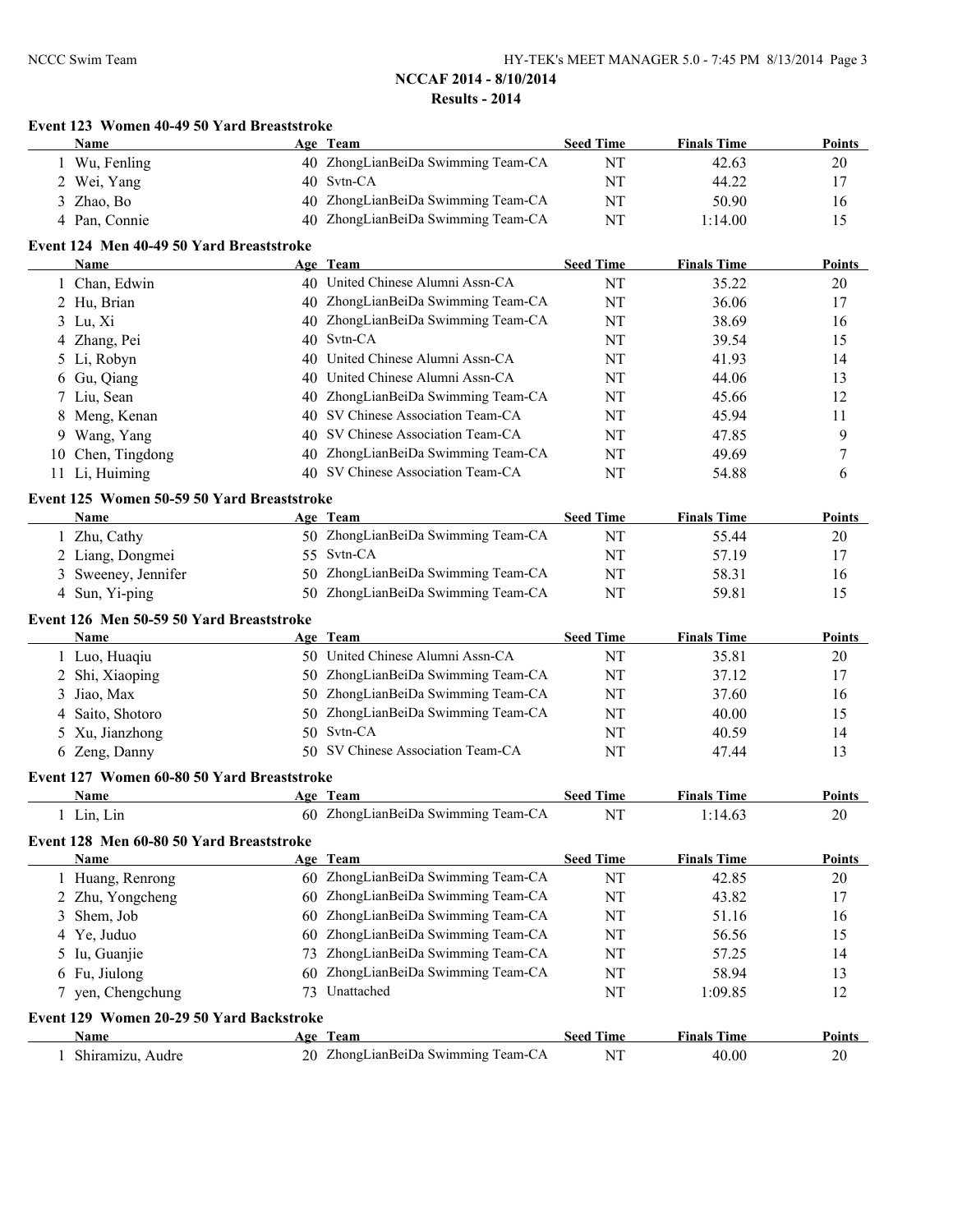|   | Event 130 Men 20-29 50 Yard Backstroke   |                                    |                  |                    |               |
|---|------------------------------------------|------------------------------------|------------------|--------------------|---------------|
|   | Name                                     | Age Team                           | <b>Seed Time</b> | <b>Finals Time</b> | <b>Points</b> |
|   | 1 Chen, Pohan                            | 20 ZhongLianBeiDa Swimming Team-CA | NT               | 34.00              | 20            |
|   | 2 Yan, Shanwei                           | 20 United Chinese Alumni Assn-CA   | NT               | 1:15.63            | 17            |
|   | 3 Wang, Charles                          | 20 SV Chinese Association Team-CA  | NT               | 1:18.81            | 16            |
|   | Event 131 Women 30-39 50 Yard Backstroke |                                    |                  |                    |               |
|   | Name                                     | Age Team                           | <b>Seed Time</b> | <b>Finals Time</b> | <b>Points</b> |
|   | 1 Liu, Lushan                            | 30 United Chinese Alumni Assn-CA   | NT               | 1:12.50            | 20            |
|   | Event 132 Men 30-39 50 Yard Backstroke   |                                    |                  |                    |               |
|   | Name                                     | Age Team                           | <b>Seed Time</b> | <b>Finals Time</b> | <b>Points</b> |
|   | 1 Guan, Frank                            | 30 Svtn-CA                         | NT               | 32.25              | 20            |
|   | 2 Zhao, Breeze                           | 30 ZhongLianBeiDa Swimming Team-CA | NT               | 42.65              | 17            |
|   | 3 Gong, Peter                            | 30 ZhongLianBeiDa Swimming Team-CA | NT               | 47.47              | 16            |
|   | Event 133 Women 40-49 50 Yard Backstroke |                                    |                  |                    |               |
|   | Name                                     | Age Team                           | <b>Seed Time</b> | <b>Finals Time</b> | <b>Points</b> |
|   | 1 Wei, Yang                              | 40 Svtn-CA                         | NT               | 49.71              | 20            |
|   | 2 Pan, Connie                            | 40 ZhongLianBeiDa Swimming Team-CA | NT               | 57.22              | 17            |
|   | Event 134 Men 40-49 50 Yard Backstroke   |                                    |                  |                    |               |
|   | Name                                     | Age Team                           | <b>Seed Time</b> | <b>Finals Time</b> | <b>Points</b> |
|   | 1 Qian, Qiang                            | 40 Svtn-CA                         | NT               | 34.10              | 20            |
|   | 2 Hu, Brian                              | 40 ZhongLianBeiDa Swimming Team-CA | NT               | 37.54              | 17            |
|   | 3 Zhao, Kai                              | 40 ZhongLianBeiDa Swimming Team-CA | NT               | 39.03              | 16            |
|   | 4 Chan, Edwin                            | 40 United Chinese Alumni Assn-CA   | NT               | 44.18              | 15            |
|   | Event 135 Women 50-59 50 Yard Backstroke |                                    |                  |                    |               |
|   | Name                                     | Age Team                           | <b>Seed Time</b> | <b>Finals Time</b> | Points        |
|   | 1 Sweeney, Jennifer                      | 50 ZhongLianBeiDa Swimming Team-CA | NT               | 59.43              | 20            |
|   | Event 136 Men 50-59 50 Yard Backstroke   |                                    |                  |                    |               |
|   | Name                                     | Age Team                           | <b>Seed Time</b> | <b>Finals Time</b> | <b>Points</b> |
|   | 1 Dai, Howard                            | 50 ZhongLianBeiDa Swimming Team-CA | NT               | 35.07              | 20            |
|   | 2 Saito, Shotoro                         | 50 ZhongLianBeiDa Swimming Team-CA | NT               | 38.16              | 17            |
| 3 | Jiao, Max                                | 50 ZhongLianBeiDa Swimming Team-CA | NT               | 38.60              | 16            |
|   | 4 Xu, Jianzhong                          | 50 Svtn-CA                         | NT               | 39.69              | 15            |
|   | Event 137 Women 20-29 50 Yard Butterfly  |                                    |                  |                    |               |
|   | Name                                     | Age Team                           | <b>Seed Time</b> | <b>Finals Time</b> | <b>Points</b> |
|   | 1 Li, Tao                                | 20 ZhongLianBeiDa Swimming Team-CA | <b>NT</b>        | 32.18              | 20            |
|   | Event 138 Men 20-29 50 Yard Butterfly    |                                    |                  |                    |               |
|   | Name                                     | Age Team                           | <b>Seed Time</b> | <b>Finals Time</b> | <b>Points</b> |
|   | 1 Chen, Pohan                            | 20 ZhongLianBeiDa Swimming Team-CA | $\mathbf{NT}$    | 29.78              | 20            |
|   | Event 139 Women 30-39 50 Yard Butterfly  |                                    |                  |                    |               |
|   | <b>Name</b>                              | Age Team                           | <b>Seed Time</b> | <b>Finals Time</b> | <b>Points</b> |
|   | 1 Tsai, Pingchuan                        | 30 Svtn-CA                         | NT               | 46.53              | 20            |
|   | 2 Liu, Lushan                            | 30 United Chinese Alumni Assn-CA   | NT               | 1:01.38            | 17            |
|   | Event 140 Men 30-39 50 Yard Butterfly    |                                    |                  |                    |               |
|   | <b>Name</b>                              | Age Team                           | <b>Seed Time</b> | <b>Finals Time</b> | <b>Points</b> |
|   | 1 Huo, Changming                         | 30 Svtn-CA                         | NT               | 29.07              | 20            |
|   | 2 Rocco, Tam                             | 30 United Chinese Alumni Assn-CA   | NT               | 30.53              | 17            |
|   |                                          |                                    |                  |                    |               |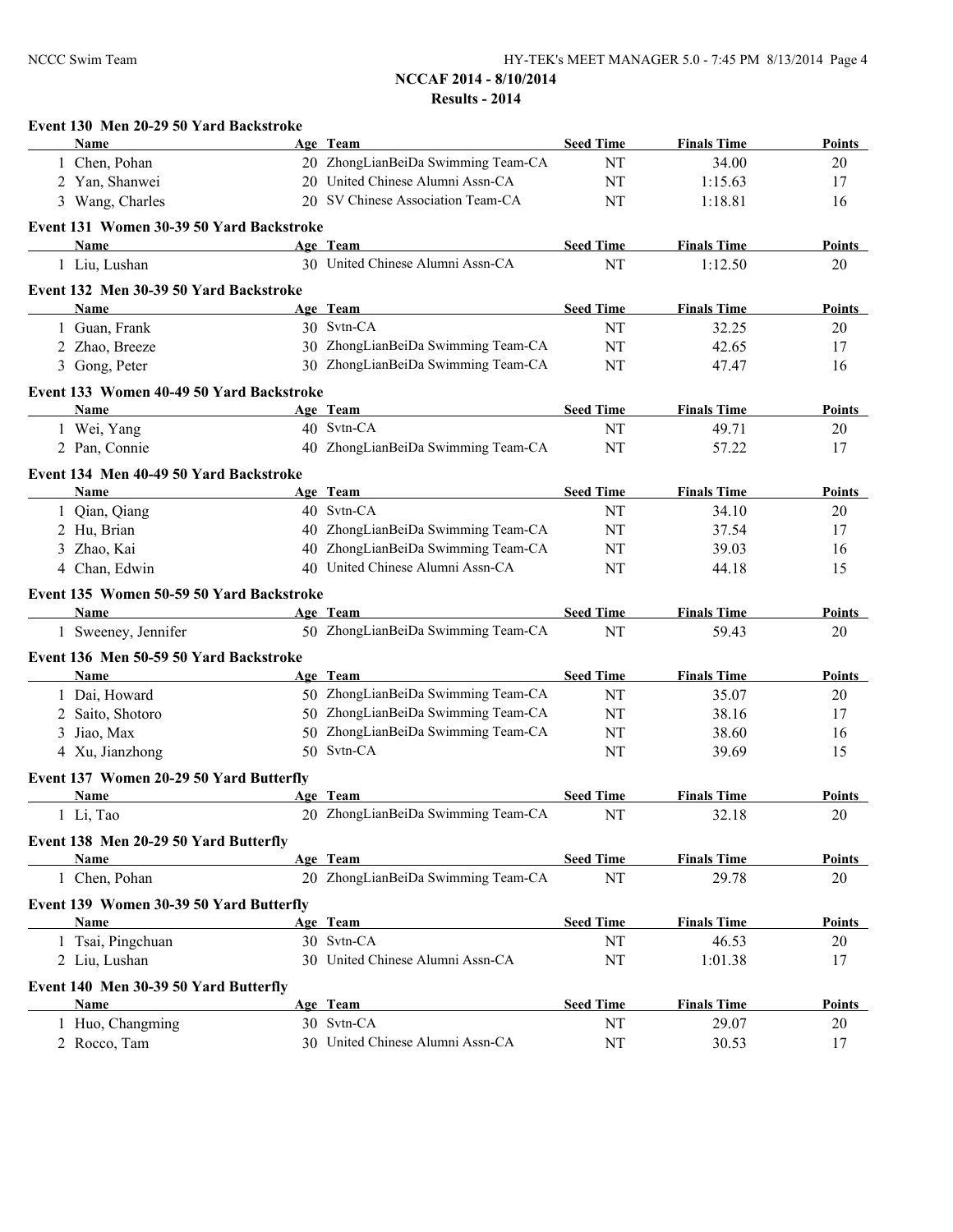| NCCC Swim Team                                   |    | NCCAF 2014 - 8/10/2014                         |                        | HY-TEK's MEET MANAGER 5.0 - 7:45 PM 8/13/2014 Page 5 |               |
|--------------------------------------------------|----|------------------------------------------------|------------------------|------------------------------------------------------|---------------|
|                                                  |    |                                                |                        |                                                      |               |
|                                                  |    | <b>Results - 2014</b>                          |                        |                                                      |               |
| (Event 140 Men 30-39 50 Yard Butterfly)<br>Name  |    | Age Team                                       | <b>Seed Time</b>       | <b>Finals Time</b>                                   | <b>Points</b> |
| 3 Fan, Kai-Wei                                   |    | 30 Svtn-CA                                     | NT                     | 32.10                                                | 16            |
| 4 Hu, Hao                                        |    | 30 Svtn-CA                                     | NT                     | 33.06                                                | 15            |
| 5 Wang, Ding                                     |    | 30 SV Chinese Association Team-CA              | NT                     | 34.85                                                | 14            |
| 6 Zhang, Kai                                     |    | 30 ZhongLianBeiDa Swimming Team-CA             | NT                     | 40.47                                                | 13            |
|                                                  |    |                                                |                        |                                                      |               |
| Event 142 Men 40-49 50 Yard Butterfly<br>Name    |    | Age Team                                       | <b>Seed Time</b>       | <b>Finals Time</b>                                   | <b>Points</b> |
| 1 lee, Eddie                                     |    | 41 Calphin Aquatic Club-CA                     | NT                     | 28.94                                                | 20            |
| 2 Qian, Qiang                                    |    | 40 Svtn-CA                                     | NT                     | 33.24                                                | 17            |
| 3 Yuan, Ke                                       |    | 40 ZhongLianBeiDa Swimming Team-CA             | NT                     | 34.41                                                | 16            |
| 4 Ni, Bin                                        |    | 40 United Chinese Alumni Assn-CA               | NT                     | 37.00                                                | 15            |
|                                                  |    |                                                |                        |                                                      |               |
| Event 144 Men 50-80 50 Yard Butterfly<br>Name    |    | Age Team                                       | <b>Seed Time</b>       | <b>Finals Time</b>                                   | <b>Points</b> |
| 1 Deng, Edward                                   |    | 50 Svtn-CA                                     | NT                     | 29.56                                                | 20            |
| 2 Dai, Howard                                    |    | 50 ZhongLianBeiDa Swimming Team-CA             | NT                     | 29.69                                                | 17            |
| 3 Luo, Huaqiu                                    |    | 50 United Chinese Alumni Assn-CA               | NT                     | 30.10                                                | 16            |
| 4 Saito, Shotoro                                 |    | 50 ZhongLianBeiDa Swimming Team-CA             | NT                     | 33.35                                                | 15            |
| 5 Ye, Juduo                                      |    | 60 ZhongLianBeiDa Swimming Team-CA             | NT                     | 56.22                                                | 14            |
| 6 yen, Chengchung                                |    | 73 Unattached                                  | NT                     | 1:34.56                                              | 13            |
|                                                  |    |                                                |                        |                                                      |               |
| Event 145 Women 20-29 100 Yard Freestyle<br>Name |    | Age Team                                       | <b>Seed Time</b>       | <b>Finals Time</b>                                   | <b>Points</b> |
| 1 Li, Tao                                        |    | 20 ZhongLianBeiDa Swimming Team-CA             | NT                     | 1:04.47                                              | 20            |
| 2 Shiramizu, Audre                               |    | 20 ZhongLianBeiDa Swimming Team-CA             | NT                     | 1:13.53                                              | 17            |
|                                                  |    |                                                |                        |                                                      |               |
| Event 146 Men 20-29 100 Yard Freestyle           |    |                                                |                        |                                                      |               |
| <b>Name</b>                                      |    | Age Team<br>20 ZhongLianBeiDa Swimming Team-CA | <b>Seed Time</b><br>NT | <b>Finals Time</b>                                   | Points        |
| 1 Chen, Pohan                                    |    |                                                |                        | 1:03.66                                              | 20            |
| Event 147 Women 30-39 100 Yard Freestyle         |    |                                                |                        |                                                      |               |
| <b>Name</b>                                      |    | Age Team                                       | <b>Seed Time</b>       | <b>Finals Time</b>                                   | <b>Points</b> |
| 1 Liu, Lushan                                    |    | 30 United Chinese Alumni Assn-CA               | NT                     | 1:40.28                                              | 20            |
| 2 Fu, Summer                                     |    | 30 ZhongLianBeiDa Swimming Team-CA             | NT                     | 1:44.31                                              | 17            |
| Event 148 Men 30-39 100 Yard Freestyle           |    |                                                |                        |                                                      |               |
| Name                                             |    | Age Team                                       | <b>Seed Time</b>       | <b>Finals Time</b>                                   | Points        |
| 1 Yang, Kai                                      |    | 30 Svtn-CA                                     | NT                     | 1:00.81                                              | 20            |
| 2 Lin, Yao-chung                                 |    | 30 Svtn-CA                                     | NT                     | 1:03.42                                              | 17            |
| 3 Huo, Changming                                 |    | 30 Svtn-CA                                     | NT                     | 1:05.88                                              | 16            |
| 4 Ding, Li                                       | 30 | ZhongLianBeiDa Swimming Team-CA                | NT                     | 1:10.37                                              | 15            |
| 5 Zhao, Breeze                                   |    | 30 ZhongLianBeiDa Swimming Team-CA             | NT                     | 1:20.80                                              | 14            |
| 6 He, Bin                                        |    | 30 SV Chinese Association Team-CA              | NT                     | 1:20.94                                              | 13            |
| 7 He, Zesheng                                    |    | 30 United Chinese Alumni Assn-CA               | NT                     | 1:27.28                                              | 12            |
| Event 149 Women 40-49 100 Yard Freestyle         |    |                                                |                        |                                                      |               |
| <b>Name</b>                                      |    | Age Team                                       | <b>Seed Time</b>       | <b>Finals Time</b>                                   | Points        |
| 1 Wang, Michelle                                 |    | 40 United Chinese Alumni Assn-CA               | NT                     | 1:48.38                                              | 20            |
| Event 150 Men 40-49 100 Yard Freestyle           |    |                                                |                        |                                                      |               |
| Name                                             |    | Age Team                                       | <b>Seed Time</b>       | <b>Finals Time</b>                                   | <b>Points</b> |
| 1 Yin, Baoxuan                                   |    | 40 Svtn-CA                                     | NT                     | 1:10.85                                              | 20            |

2 Li, Bin 1:12.28 40 ZhongLianBeiDa Swimming Team-CA NT 1:12.28 17 3 Zhang, Pei 40 Svtn-CA NT 1:15.41 16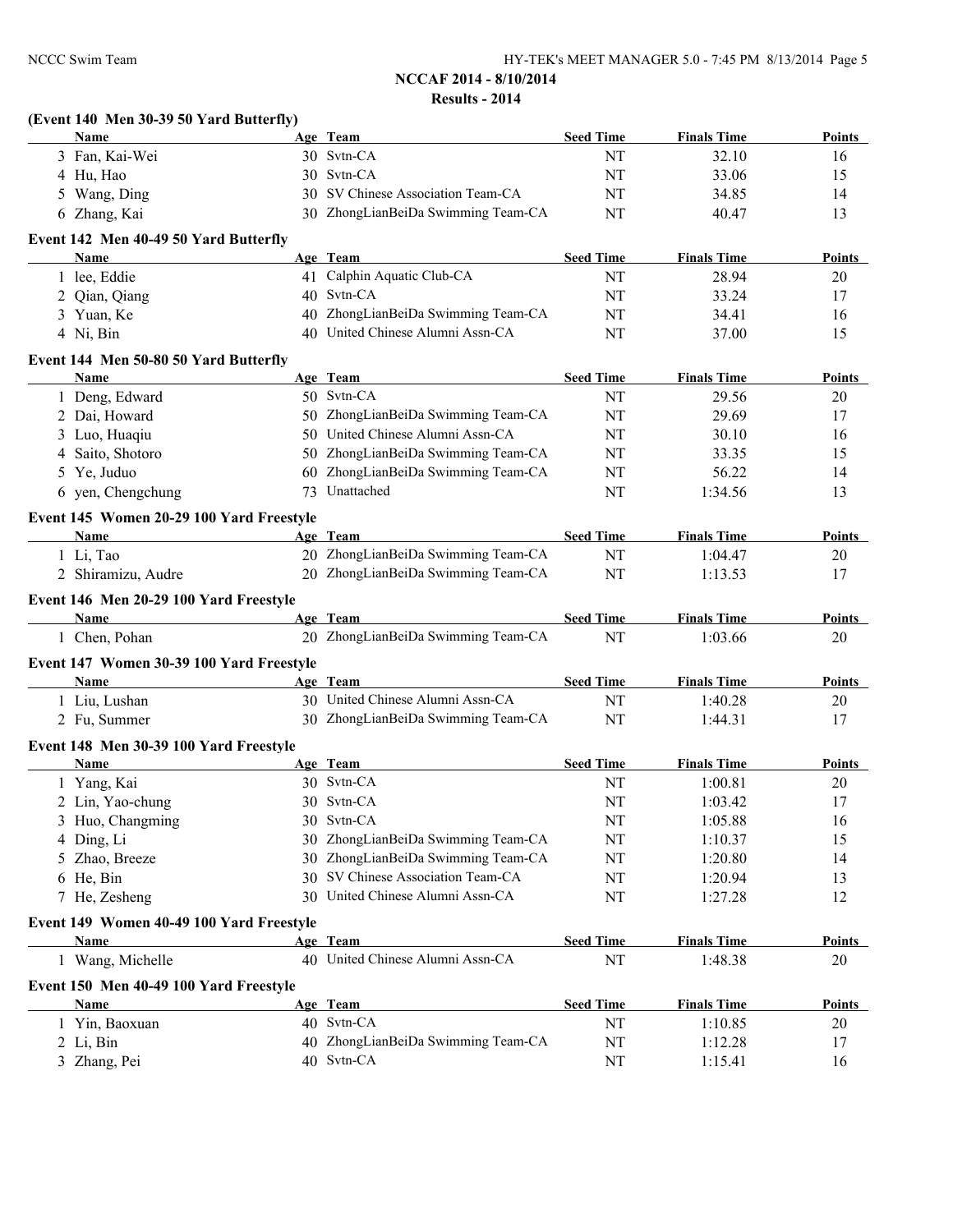| (Event 150 Men 40-49 100 Yard Freestyle)    |    |                                    |                  |                    |               |
|---------------------------------------------|----|------------------------------------|------------------|--------------------|---------------|
| Name                                        |    | Age Team                           | <b>Seed Time</b> | <b>Finals Time</b> | Points        |
| 4 Ni, Bin                                   |    | 40 United Chinese Alumni Assn-CA   | NT               | 1:15.91            | 15            |
| Event 151 Women 50-59 100 Yard Freestyle    |    |                                    |                  |                    |               |
| Name                                        |    | Age Team                           | <b>Seed Time</b> | <b>Finals Time</b> | Points        |
| 1 Dong, Yan                                 |    | 50 ZhongLianBeiDa Swimming Team-CA | NT               | 1:27.00            | 20            |
| 2 Chen, Ning                                |    | 50 ZhongLianBeiDa Swimming Team-CA | NT               | 1:41.69            | 17            |
| Event 152 Men 50-59 100 Yard Freestyle      |    |                                    |                  |                    |               |
| Name                                        |    | Age Team                           | <b>Seed Time</b> | <b>Finals Time</b> | Points        |
| 1 Deng, Edward                              |    | 50 Svtn-CA                         | NT               | 1:00.69            | 20            |
| 2 Jiao, Max                                 |    | 50 ZhongLianBeiDa Swimming Team-CA | NT               | 1:04.50            | 17            |
| 3 Yu, Bin                                   |    | 50 Svtn-CA                         | NT               | 1:32.91            | 16            |
| Event 153 Women 60-80 100 Yard Freestyle    |    |                                    |                  |                    |               |
| Name                                        |    | Age Team                           | <b>Seed Time</b> | <b>Finals Time</b> | Points        |
| 1 Lin, Lin                                  |    | 60 ZhongLianBeiDa Swimming Team-CA | NT               | 2:47.25            | 20            |
| Event 154 Men 60-80 100 Yard Freestyle      |    |                                    |                  |                    |               |
| <b>Name</b>                                 |    | Age Team                           | <b>Seed Time</b> | <b>Finals Time</b> | <b>Points</b> |
| 1 Cheng, Aries                              |    | 60 ZhongLianBeiDa Swimming Team-CA | NT               | 1:32.38            | 20            |
| 2 Li, Jianhua                               |    | 60 ZhongLianBeiDa Swimming Team-CA | NT               | 1:47.03            | 17            |
| 3 Li, Ning                                  |    | 60 ZhongLianBeiDa Swimming Team-CA | NT               | 1:47.37            | 16            |
| 4 Xie, Ding-Gup                             |    | 60 ZhongLianBeiDa Swimming Team-CA | NT               | 2:20.97            | 15            |
| Event 156 Men 20-29 100 Yard Breaststroke   |    |                                    |                  |                    |               |
| <b>Name</b>                                 |    | Age Team                           | <b>Seed Time</b> | <b>Finals Time</b> | Points        |
| 1 Chen, Pohan                               |    | 20 ZhongLianBeiDa Swimming Team-CA | NT               | 1:17.66            | 20            |
| Event 157 Women 30-39 100 Yard Breaststroke |    |                                    |                  |                    |               |
| Name                                        |    | Age Team                           | <b>Seed Time</b> | <b>Finals Time</b> | Points        |
| 1 Fu, Summer                                |    | 30 ZhongLianBeiDa Swimming Team-CA | NT               | 2:02.40            | 20            |
| 2 Yijing, Gu                                |    | 35 ZhongLianBeiDa Swimming Team-CA | NT               | 2:05.34            | 17            |
| Event 158 Men 30-39 100 Yard Breaststroke   |    |                                    |                  |                    |               |
| Name                                        |    | Age Team                           | <b>Seed Time</b> | <b>Finals Time</b> | Points        |
| 1 Guan, Frank                               |    | 30 Svtn-CA                         | NT               | 1:06.03            | 20            |
| 2 Huo, Changming                            |    | 30 Svtn-CA                         | NT               | 1:17.66            | 17            |
| 3 Hu, Hao                                   |    | 30 Svtn-CA                         | NT               | 1:17.87            | 16            |
| 4 Lu, Yanchen                               |    | 30 Svtn-CA                         | NT               | 1:22.44            | 15            |
| 5 Shao, Yang                                |    | 30 ZhongLianBeiDa Swimming Team-CA | NT               | 1:27.78            | 14            |
| Event 159 Women 40-49 100 Yard Breaststroke |    |                                    |                  |                    |               |
| <b>Name</b>                                 |    | Age Team                           | <b>Seed Time</b> | <b>Finals Time</b> | <b>Points</b> |
| 1 Wu, Fenling                               |    | 40 ZhongLianBeiDa Swimming Team-CA | NT               | 1:35.82            | 20            |
| 2 Wei, Yang                                 |    | 40 Svtn-CA                         | $\rm{NT}$        | 1:39.40            | 17            |
| 3 Zhao, Bo                                  |    | 40 ZhongLianBeiDa Swimming Team-CA | NT               | 1:56.10            | 16            |
| Event 160 Men 40-49 100 Yard Breaststroke   |    |                                    |                  |                    |               |
| <b>Name</b>                                 |    | Age Team                           | <b>Seed Time</b> | <b>Finals Time</b> | <b>Points</b> |
| 1 Hu, Brian                                 |    | 40 ZhongLianBeiDa Swimming Team-CA | $\rm{NT}$        | 1:21.50            | 20            |
| 2 Lu, Xi                                    | 40 | ZhongLianBeiDa Swimming Team-CA    | $\rm{NT}$        | 1:26.75            | 17            |
| 3 Zhang, Pei                                | 40 | Svtn-CA                            | $\rm{NT}$        | 1:33.34            | 16            |
| 4 Liu, Sean                                 | 40 | ZhongLianBeiDa Swimming Team-CA    | NT               | 1:42.81            | 15            |
| 5 Meng, Kenan                               |    | 40 SV Chinese Association Team-CA  | NT               | 1:43.25            | 14            |
|                                             |    |                                    |                  |                    |               |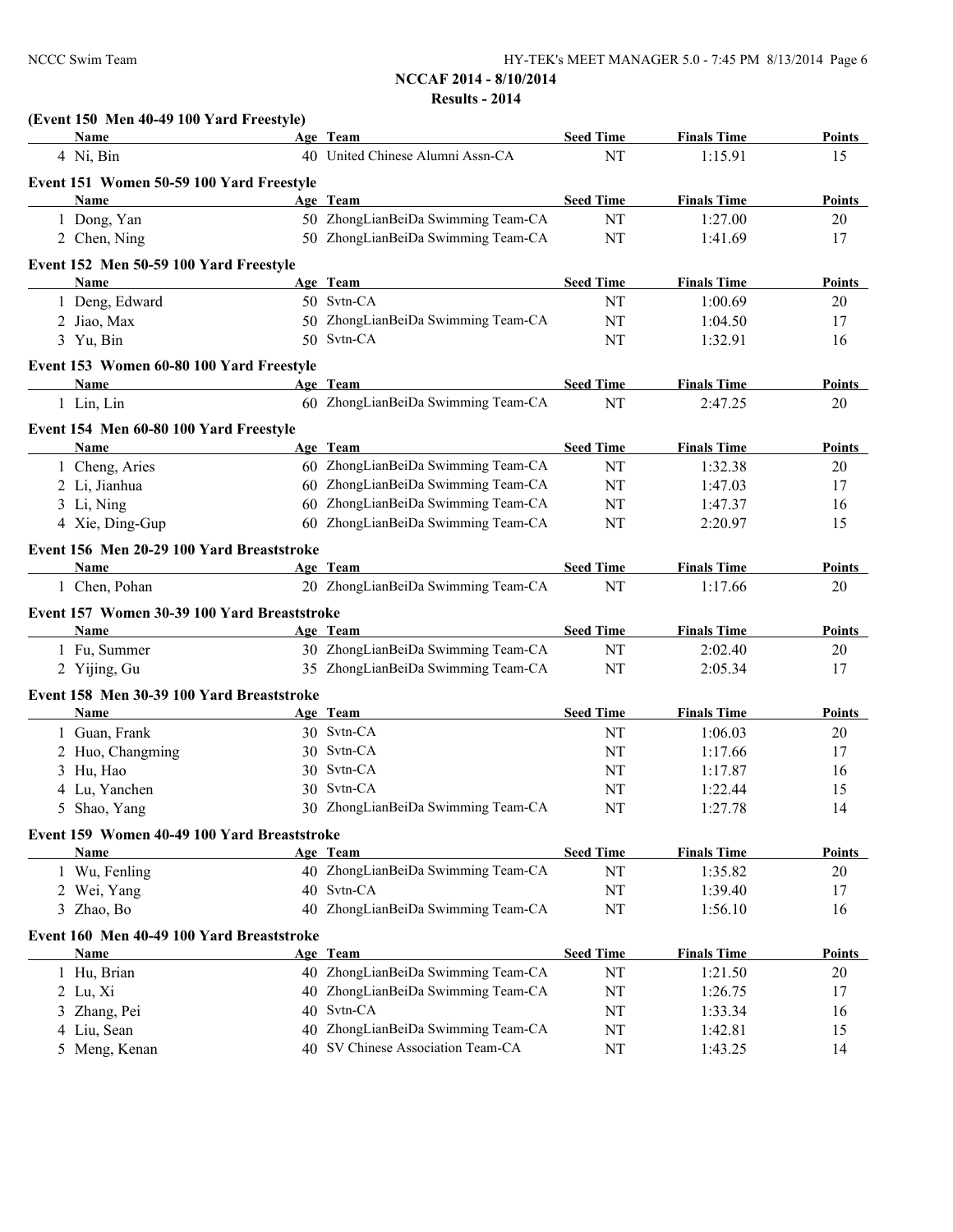| Event 161 Women 50-59 100 Yard Breaststroke            |                                    |                  |                    |               |
|--------------------------------------------------------|------------------------------------|------------------|--------------------|---------------|
| Name                                                   | Age Team                           | <b>Seed Time</b> | <b>Finals Time</b> | Points        |
| 1 Zhu, Cathy                                           | 50 ZhongLianBeiDa Swimming Team-CA | NT               | 2:07.79            | 20            |
| 2 Sun, Yi-ping                                         | 50 ZhongLianBeiDa Swimming Team-CA | NT               | 2:09.72            | 17            |
| Event 162 Men 50-59 100 Yard Breaststroke              |                                    |                  |                    |               |
| <b>Name</b>                                            | Age Team                           | <b>Seed Time</b> | <b>Finals Time</b> | <b>Points</b> |
| 1 Deng, Edward                                         | 50 Svtn-CA                         | NT               | 1:18.53            | 20            |
| 2 Shi, Xiaoping                                        | 50 ZhongLianBeiDa Swimming Team-CA | NT               | 1:24.94            | 17            |
| Event 163 Women 60-80 100 Yard Breaststroke            |                                    |                  |                    |               |
| Name                                                   | Age Team                           | <b>Seed Time</b> | <b>Finals Time</b> | Points        |
| 1 Lin, Lin                                             | 60 ZhongLianBeiDa Swimming Team-CA | NT               | 2:47.65            | 20            |
| Event 164 Men 60-80 100 Yard Breaststroke              |                                    |                  |                    |               |
| Name                                                   | Age Team                           | <b>Seed Time</b> | <b>Finals Time</b> | <b>Points</b> |
| 1 Cheng, Aries                                         | 60 ZhongLianBeiDa Swimming Team-CA | NT               | 1:44.69            | 20            |
| 2 Li, Jianhua                                          | 60 ZhongLianBeiDa Swimming Team-CA | NT               | 1:48.84            | 17            |
| 3 Xie, Ding-Gup                                        | 60 ZhongLianBeiDa Swimming Team-CA | NT               | 2:22.93            | 16            |
| 4 yen, Chengchung                                      | 73 Unattached                      | NT               | 2:26.29            | 15            |
| Event 165 Women 20-29 100 Yard Backstroke              |                                    |                  |                    |               |
| Name                                                   | Age Team                           | <b>Seed Time</b> | <b>Finals Time</b> | Points        |
| 1 Shiramizu, Audre                                     | 20 ZhongLianBeiDa Swimming Team-CA | NT               | 1:29.37            | 20            |
|                                                        |                                    |                  |                    |               |
| Event 167 Women 30-39 100 Yard Backstroke              |                                    |                  |                    |               |
| <b>Name</b>                                            | Age Team                           | <b>Seed Time</b> | <b>Finals Time</b> | <b>Points</b> |
| 1 Mao, Lily                                            | 35 ZhongLianBeiDa Swimming Team-CA | NT               | 3:05.50            | 20            |
| 2 Zeng, Lian                                           | 30 SV Chinese Association Team-CA  | NT               | 4:04.54            | 17            |
| Event 168 Men 30-39 100 Yard Backstroke                |                                    |                  |                    |               |
| Name                                                   | Age Team                           | <b>Seed Time</b> | <b>Finals Time</b> | Points        |
| 1 Guan, Frank                                          | 30 Svtn-CA                         | NT               | 1:09.60            | 20            |
| Event 169 Women 40-49 100 Yard Backstroke              |                                    |                  |                    |               |
| Name                                                   | Age Team                           | <b>Seed Time</b> | <b>Finals Time</b> | Points        |
| 1 Wei, Yang                                            | 40 Svtn-CA                         | NT               | 1:49.53            | 20            |
| Event 170 Men 40-49 100 Yard Backstroke                |                                    |                  |                    |               |
| <b>Name</b>                                            | Age Team                           | <b>Seed Time</b> | <b>Finals Time</b> | Points        |
| 1 Qian, Qiang                                          | 40 Svtn-CA                         | NT               | 1:16.59            | 20            |
| 2 Hu, Brian                                            | 40 ZhongLianBeiDa Swimming Team-CA | NT               | 1:28.75            | 17            |
|                                                        |                                    |                  |                    |               |
| Event 172 Men 50-59 100 Yard Backstroke<br><b>Name</b> | Age Team                           | <b>Seed Time</b> | <b>Finals Time</b> | Points        |
| 1 Deng, Edward                                         | 50 Svtn-CA                         | NT               | 1:21.88            | 20            |
| 2 Jiao, Max                                            | 50 ZhongLianBeiDa Swimming Team-CA | NT               | 1:27.19            | 17            |
| 3 Xu, Jianzhong                                        | 50 Svtn-CA                         | NT               | 1:30.38            | 16            |
|                                                        |                                    |                  |                    |               |
| Event 173 Women 20-29 100 Yard Butterfly               |                                    |                  |                    |               |
| <b>Name</b>                                            | Age Team                           | <b>Seed Time</b> | <b>Finals Time</b> | <b>Points</b> |
| 1 Li, Tao                                              | 20 ZhongLianBeiDa Swimming Team-CA | NT               | 1:13.00            | 20            |
| Event 176 Men 30-39 100 Yard Butterfly                 |                                    |                  |                    |               |
| Name                                                   | Age Team                           | <b>Seed Time</b> | <b>Finals Time</b> | <b>Points</b> |
| 1 Guan, Frank                                          | 30 Svtn-CA                         | NT               | 1:03.56            | 20            |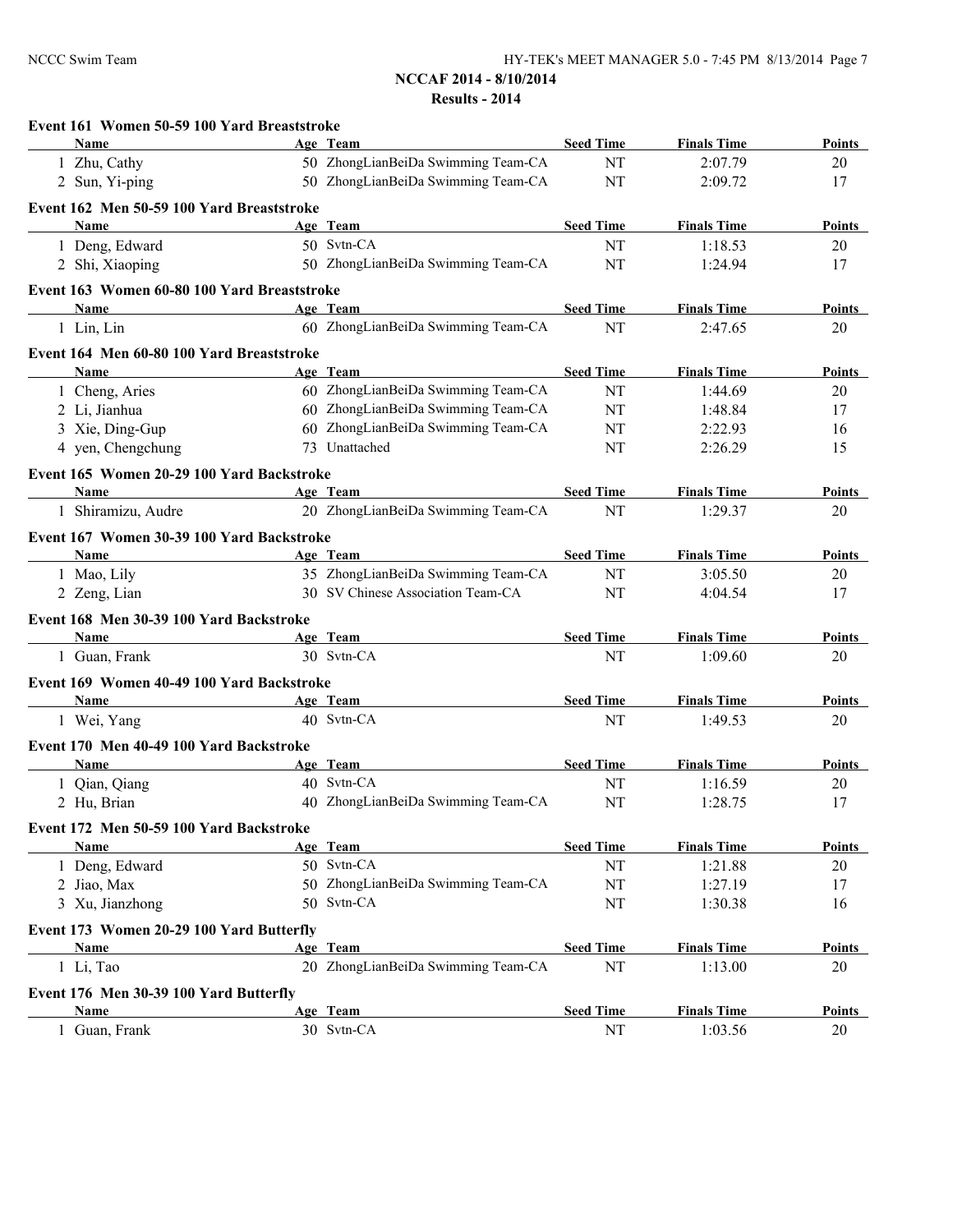## **Event 178 Men 60-80 100 Yard IM**

|              | <b>Name</b>                                    | Age Team                           | <b>Seed Time</b> | <b>Finals Time</b> | <b>Points</b> |
|--------------|------------------------------------------------|------------------------------------|------------------|--------------------|---------------|
| $\mathbf{1}$ | Shem, Job                                      | 60 ZhongLianBeiDa Swimming Team-CA | NT               | 1:47.25            | 20            |
|              | 2 Li, Jianhua                                  | 60 ZhongLianBeiDa Swimming Team-CA | NT               | 1:55.32            | 17            |
|              | 3 yen, Chengchung                              | 73 Unattached                      | NT               | 2:41.72            | 16            |
|              | Event 180 Men 50-59 100 Yard IM                |                                    |                  |                    |               |
|              | Name                                           | Age Team                           | <b>Seed Time</b> | <b>Finals Time</b> | <b>Points</b> |
|              | 1 Dai, Howard                                  | 50 ZhongLianBeiDa Swimming Team-CA | NT               | 1:08.34            | 20            |
|              | 2 Deng, Edward                                 | 50 Svtn-CA                         | NT               | 1:10.97            | 17            |
|              | 3 Luo, Huaqiu                                  | 50 United Chinese Alumni Assn-CA   | NT               | 1:13.12            | 16            |
|              | 4 Saito, Shotoro                               | 50 ZhongLianBeiDa Swimming Team-CA | NT               | 1:19.31            | 15            |
|              |                                                |                                    |                  |                    |               |
|              | Event 181 Women 40-49 100 Yard IM              |                                    |                  |                    |               |
|              | Name                                           | Age Team                           | <b>Seed Time</b> | <b>Finals Time</b> | <b>Points</b> |
|              | 1 Weir, Carol                                  | 46 Calphin Aquatic Club-CA         | NT               | 1:40.16            | 20            |
|              | 2 Wei, Yang                                    | 40 Svtn-CA                         | NT               | 1:46.12            | 17            |
|              | Event 182 Men 40-49 100 Yard IM                |                                    |                  |                    |               |
|              | Name                                           | Age Team                           | <b>Seed Time</b> | <b>Finals Time</b> | <b>Points</b> |
|              | 1 lee, Eddie                                   | 41 Calphin Aquatic Club-CA         | NT               | 1:10.00            | 20            |
|              | 2 Yin, Baoxuan                                 | 40 Svtn-CA                         | NT               | 1:21.25            | 17            |
|              | 3 Liu, Jin                                     | 40 ZhongLianBeiDa Swimming Team-CA | NT               | 1:37.08            | 16            |
|              | Event 183 Women 30-39 200 Yard IM              |                                    |                  |                    |               |
|              | Name                                           | Age Team                           | <b>Seed Time</b> | <b>Finals Time</b> | Points        |
|              | 1 Liu, Lushan                                  | 30 United Chinese Alumni Assn-CA   | NT               | 4:35.00            | 20            |
|              |                                                |                                    |                  |                    |               |
|              | Event 184 Men 30-39 200 Yard IM<br>Name        | Age Team                           | <b>Seed Time</b> | <b>Finals Time</b> | Points        |
|              | 1 Guan, Frank                                  | 30 Svtn-CA                         | NT               | 2:29.46            | 20            |
|              |                                                |                                    |                  |                    |               |
|              | Event 188 Men 60-80 200 Yard Freestyle Relay   |                                    |                  |                    |               |
|              | Team                                           | Relay                              | <b>Seed Time</b> | <b>Finals Time</b> | <b>Points</b> |
|              | 1 ZhongLianBeiDa Swimming Tea                  | $\mathbf{A}$                       | NT               | 2:51.28            | 40            |
|              | 2 ZhongLianBeiDa Swimming Tea                  | B                                  | NT               | 3:37.50            | 34            |
|              | Event 189 Women 50-59 200 Yard Freestyle Relay |                                    |                  |                    |               |
|              | Team                                           | Relay                              | <b>Seed Time</b> | <b>Finals Time</b> | <b>Points</b> |
|              | 1 ZhongLianBeiDa Swimming Tea                  | A                                  | NT               | 3:34.78            | 40            |
|              | Event 190 Men 50-59 200 Yard Freestyle Relay   |                                    |                  |                    |               |
|              | <b>Team</b>                                    | <b>Relay</b>                       | <b>Seed Time</b> | <b>Finals Time</b> | <b>Points</b> |
|              | ZhongLianBeiDa Swimming Tea                    | A                                  | NT               | 1:56.78            | 40            |
|              | 2 Svtn-CA                                      | A                                  | NT               | 2:02.25            | 34            |
|              |                                                |                                    |                  |                    |               |
|              | Event 191 Women 40-49 200 Yard Freestyle Relay |                                    | <b>Seed Time</b> |                    |               |
|              | Team                                           | Relay<br>A                         |                  | <b>Finals Time</b> | <b>Points</b> |
|              | 1 ZhongLianBeiDa Swimming Tea                  |                                    | NT               | 3:12.79            | 40            |
|              | Event 192 Men 40-49 200 Yard Freestyle Relay   |                                    |                  |                    |               |
|              | Team                                           | Relay                              | <b>Seed Time</b> | <b>Finals Time</b> | <b>Points</b> |
|              | ZhongLianBeiDa Swimming Tea                    | $\mathbf{A}$                       | NT               | 2:09.03            | 40            |
|              | 2 ZhongLianBeiDa Swimming Tea                  | $\, {\bf B}$                       | NT               | 2:30.00            | 34            |
|              | 3 SV Chinese Association Team-C <sub>/</sub>   | $\mathbf{A}$                       | NT               | 3:29.56            | 32            |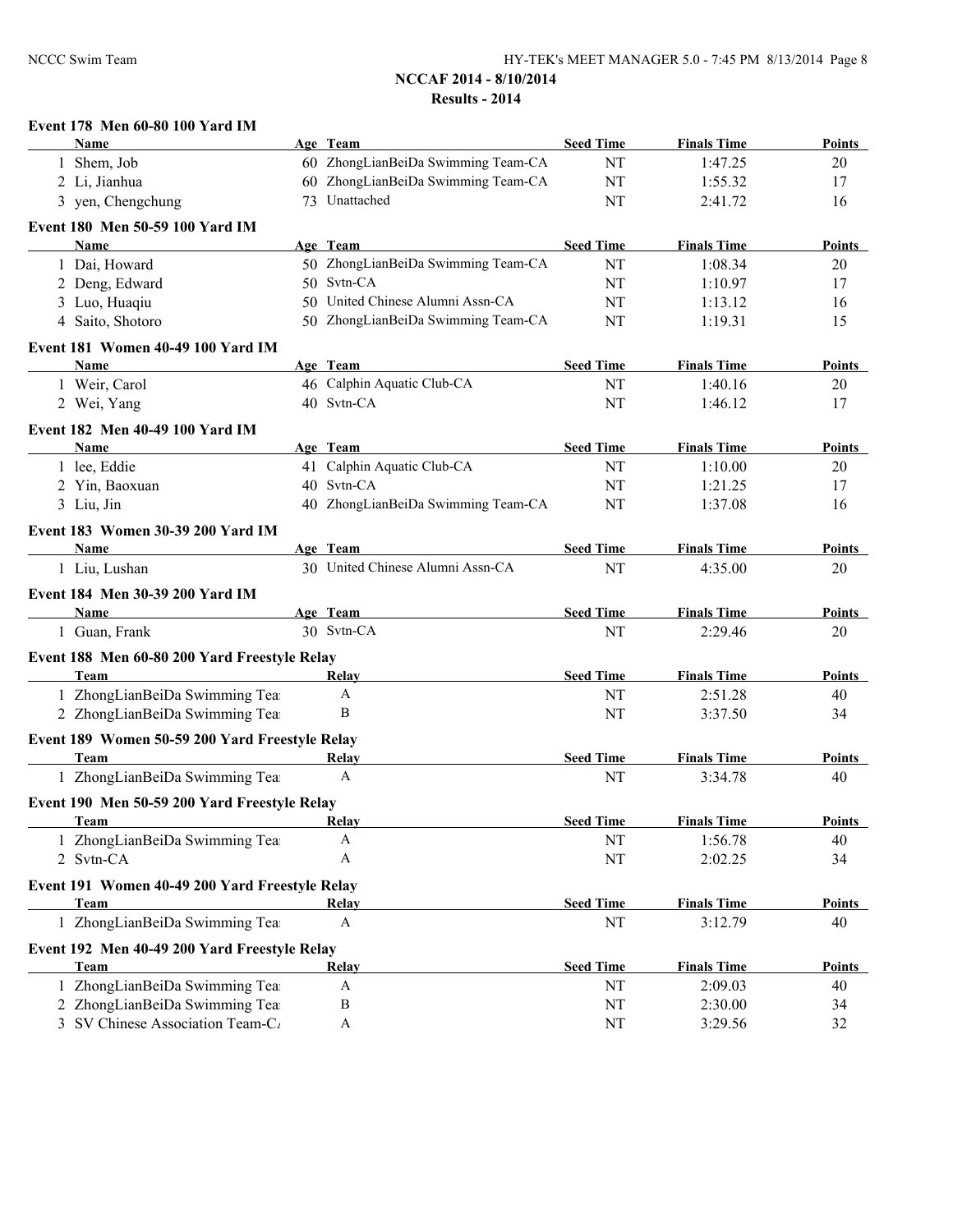# **Event 193 Women 30-39 200 Yard Freestyle Relay**

| Team                                                                          | Relay        | <b>Seed Time</b> | <b>Finals Time</b> | <b>Points</b> |
|-------------------------------------------------------------------------------|--------------|------------------|--------------------|---------------|
| SV Chinese Association Team-C <sub>t</sub>                                    | A            | NT               | 4:07.25            | 40            |
| Event 194 Men 30-39 200 Yard Freestyle Relay                                  |              |                  |                    |               |
| Team                                                                          | Relay        | <b>Seed Time</b> | <b>Finals Time</b> | <b>Points</b> |
| Svtn-CA<br>$\mathbf{1}$                                                       | A            | NT               | 1:51.96            | 40            |
| 2 United Chinese Alumni Assn-CA                                               | A            | NT               | 1:56.91            | 34            |
| 3 Svtn-CA                                                                     | B            | NT               | 1:57.06            | 32            |
| 4 SV Chinese Association Team-C <sub>/</sub>                                  | A            | NT               | 2:29.97            | 30            |
| Event 195 Women 20-29 200 Yard Freestyle Relay                                |              |                  |                    |               |
| Team                                                                          | Relay        | <b>Seed Time</b> | <b>Finals Time</b> | <b>Points</b> |
| 1 ZhongLianBeiDa Swimming Tea                                                 | A            | NT               | 2:26.57            | 40            |
| Event 196 Men 20-29 200 Yard Freestyle Relay                                  |              |                  |                    |               |
| Team                                                                          | Relay        | <b>Seed Time</b> | <b>Finals Time</b> | Points        |
| 1 ZhongLianBeiDa Swimming Tea                                                 | A            | NT               | 2:06.78            | 40            |
| 2 United Chinese Alumni Assn-CA                                               | A            | NT               | 2:38.22            | 34            |
| Event 198 Men 60-65 200 Yard Medley Relay                                     |              |                  |                    |               |
| Team                                                                          | Relay        | <b>Seed Time</b> | <b>Finals Time</b> | <b>Points</b> |
| 1 ZhongLianBeiDa Swimming Tea                                                 | B            | NT               | 2:57.90            | 40            |
| 2 ZhongLianBeiDa Swimming Tea                                                 | A            | NT               | 2:59.66            | 34            |
| Event 199 Women 50-59 200 Yard Medley Relay                                   |              |                  |                    |               |
| <b>Team</b>                                                                   | Relay        | <b>Seed Time</b> | <b>Finals Time</b> | <b>Points</b> |
| 1 ZhongLianBeiDa Swimming Tea                                                 | A            | NT               | 3:48.66            | 40            |
|                                                                               |              |                  |                    |               |
| Event 200 Men 50-59 200 Yard Medley Relay<br>Team                             | Relay        | <b>Seed Time</b> | <b>Finals Time</b> | Points        |
| 1 ZhongLianBeiDa Swimming Tea                                                 | B            | NT               | 2:16.18            | 40            |
| 2 Svtn-CA                                                                     | A            | NT               | 2:25.66            | 34            |
|                                                                               |              |                  |                    |               |
| Event 201 Women 40-49 200 Yard Medley Relay<br>Team                           | <b>Relay</b> | <b>Seed Time</b> | <b>Finals Time</b> | <b>Points</b> |
| 1 ZhongLianBeiDa Swimming Tea                                                 | A            | NT               | 3:24.06            | 40            |
|                                                                               |              |                  |                    |               |
| Event 202 Men 40-49 200 Yard Medley Relay                                     |              |                  |                    |               |
| Team                                                                          | Relay        | <b>Seed Time</b> | <b>Finals Time</b> | Points        |
| 1 ZhongLianBeiDa Swimming Tea                                                 | A            | NT               | 2:30.72            | 40            |
| 2 ZhongLianBeiDa Swimming Tea<br>3 SV Chinese Association Team-C <sub>1</sub> | B<br>A       | NT<br>NT         | 2:46.90<br>3:58.06 | 34<br>32      |
|                                                                               |              |                  |                    |               |
| Event 203 Women 30-39 200 Yard Medley Relay                                   |              |                  |                    |               |
| Team                                                                          | Relay        | <b>Seed Time</b> | <b>Finals Time</b> | Points        |
| 1 SV Chinese Association Team-C                                               | A            | NT               | 5:43.88            | 40            |
| --- United Chinese Alumni Assn-CA                                             | A            | NT               | DQ                 |               |
| Event 204 Men 30-39 200 Yard Medley Relay                                     |              |                  |                    |               |
| Team                                                                          | <b>Relay</b> | <b>Seed Time</b> | <b>Finals Time</b> | <b>Points</b> |
| 1 Svtn-CA                                                                     | B            | NT               | 2:10.69            | 40            |
| 2 United Chinese Alumni Assn-CA                                               | A            | NT               | 2:14.33            | 34            |
| 3 Svtn-CA                                                                     | A            | NT               | 2:16.78            | 32            |
| 4 SV Chinese Association Team-C <sub>1</sub>                                  | A            | NT               | 2:48.35            | 30            |